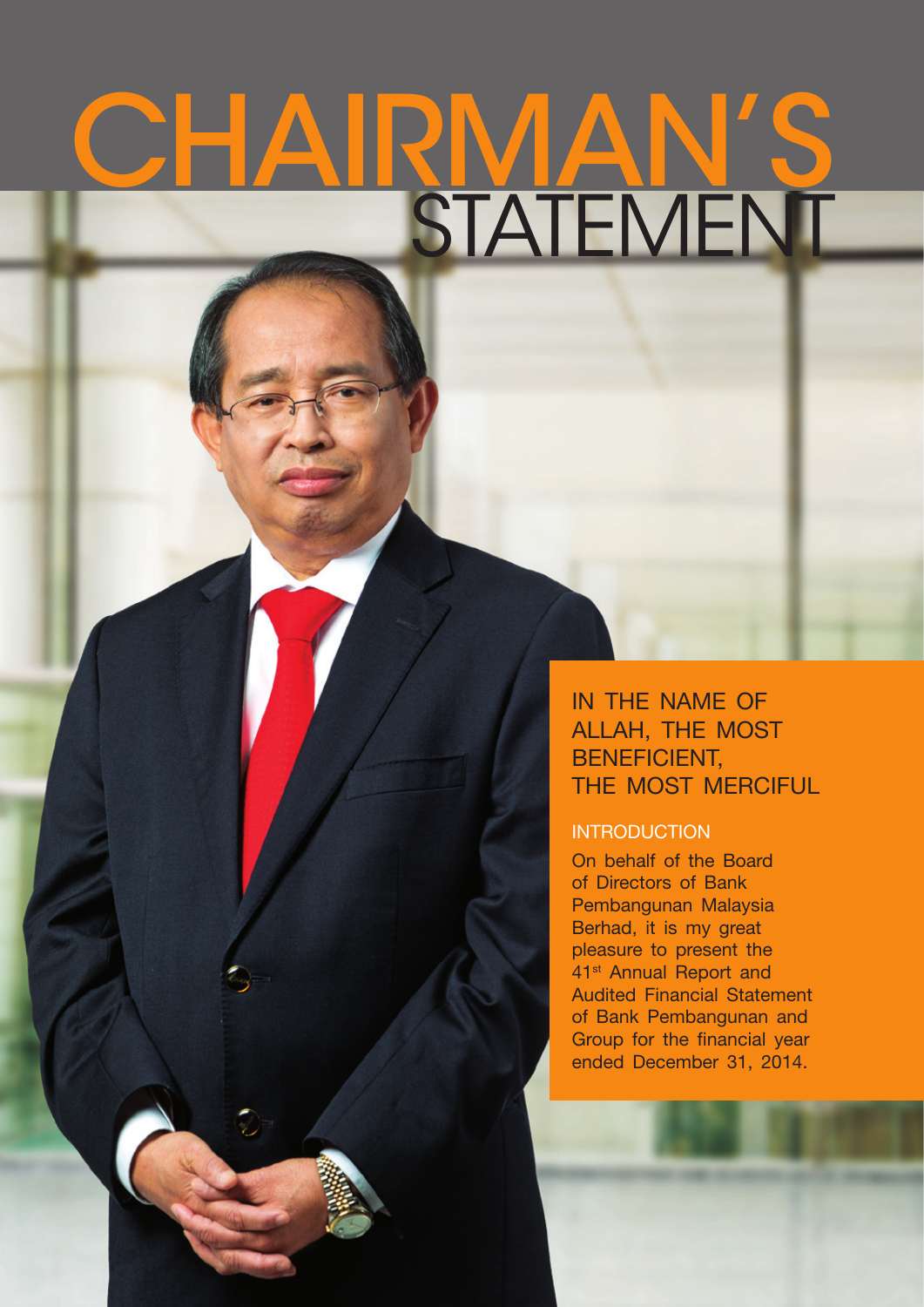#### ECONOMIC REVIEW FOR 2014

The global economy continued to recover in 2014 supported by improved growth in the US, UK and in selected euro area economies as well as moderate growth in the emerging economies. Nevertheless, downside risks to growth include geopolitical tensions in Eastern Europe and the Middle East as well as sooner-than-expected interest rate normalization in the US.

The Malaysian economy recorded a stronger growth of 6.0% in 2014 (2013: 4.7%), driven primarily by the continued strength of domestic demand and supported by an improvement in external trade performance. Net exports turned around to contribute positively to growth after seven years of negative contribution, as Malaysia benefitted from the recovery in the advanced economies and the sustained demand from the regional economies. While the growth in private domestic demand remained strong, public sector expenditure registered slower growth, consistent with the Government's fiscal consolidation efforts.

All economic sectors recorded higher growth in 2014. The services sector remained the largest contributor to growth, underpinned largely by sub-sectors catering to domestic demand. The stronger performance of the export-oriented industries and the expansion in domestic-oriented industries contributed to the strong growth in the manufacturing sector during the year. The construction sector continued to expand at a double-digit rate, owing mainly to stronger growth in both the residential and non-residential subsectors, with further support from the infrastructure projects under the civil-engineering sub-sector.

Domestic financial stability continued to be preserved throughout the year. Global events as well as financial and economic developments had a significant impact on regional financial markets. In the case of Malaysia, portfolio flows were also influenced by concerns over the potential impact of sharply lower oil prices on the domestic economy in the last quarter of the year. The country's strong financial markets and strong domestic institutional investors in Malaysia have supported orderly conditions in the markets despite higher net outflows of portfolio funds during the year. Financial institutions also had maintained strong capitalisation and financial performance, with stable funding profiles and prudent risk taking. This in turn has ensured that domestic funding conditions, both in the banking system and capital markets, remained favourable and supportive of financing activities of businesses and households.

### FINANCIAL PERFORMANCE IN 2014

In 2014, the business environment became more challenging for the financial services industry. Against this backdrop, BPMB Group was able to achieve Profit Before Tax of RM306.4 million in 2014 as compared to RM491.9 million in 2013. The decrease of 37.7% is mainly due to higher impairment of loans, advances and financing as well as assets, particularly vessels. Profit After Tax of BPMB Group also decreased to RM124.7 million as compared to RM304.1 million in the previous year.

BPMB Group's Total Assets increased slightly to RM30.0 billion as at end of 2014 from RM29.2 billion in the previous year mainly due to the increase in cash and short term deposits coupled with the increase in deposits and placements with financial institutions during the year under review. Total Liabilities of BPMB Group also rose to RM22.4 billion from RM21.6 billion in the previous year largely attributed to the issuance of RM3.0 billion Murabahah Medium-Term Notes on 12 September 2014.

#### **Bank Pembangunan Malaysia Berhad (BPMB)**

For the financial year ended 2014, BPMB recorded Profit Before Tax of RM247.0 million, a shortfall of RM322.3 million or 56.6% from RM569.3 million recorded in 2013. The decrease was mainly due to higher impairment of loans, advances and financing by RM162.5 million and higher impairment on other assets by RM164.1 million mainly contributed by impairment of investment in Global Maritime Ventures Berhad (GMVB).

BPMB's Total Assets increased from RM28.1 billion to RM29.2 billion, an increase of 3.9% from the previous year largely due to higher cash and short term deposits coupled with higher deposits and placements with financial institutions. Total Liabilities increased by RM1.1 billion to RM21.8 billion mainly contributed by new issuance of RM3.0 billion Murabahah Medium-Term Notes.

During the year, BPMB had the Issue Rating for its RM7.0 billion Conventional Medium-Term Notes (MTN) and/or Islamic Murabahah MTN Programmes reaffirmed at AAA by RAM. In addition, RAM and MARC have also assigned a Financial Institution Rating of AAA on Bank Pembangunan, premised on our established track record in infrastructure financing, strong capitalisation and strong regulatory and government support.

#### **Global Maritime Venture Berhad (GMVB)**

For the financial year ended 31 December 2014, GMVB Group recorded lower Revenue of RM273.1 million as compared to RM313.3 million in the previous year, a decline of 12.8%. The lower revenue was mainly due to lower charter hire income by its subsidiary. GMVB Group registered higher Loss Before Tax of RM281.7 million, as compared to RM141.1 million incurred in the year before due to lower charter hire income, coupled with impairment loss on vessels amounting to RM165.0 million.





07 BANK PEMBANGUNAN MALAYSIA BERHAD<br>Annual Report 2014